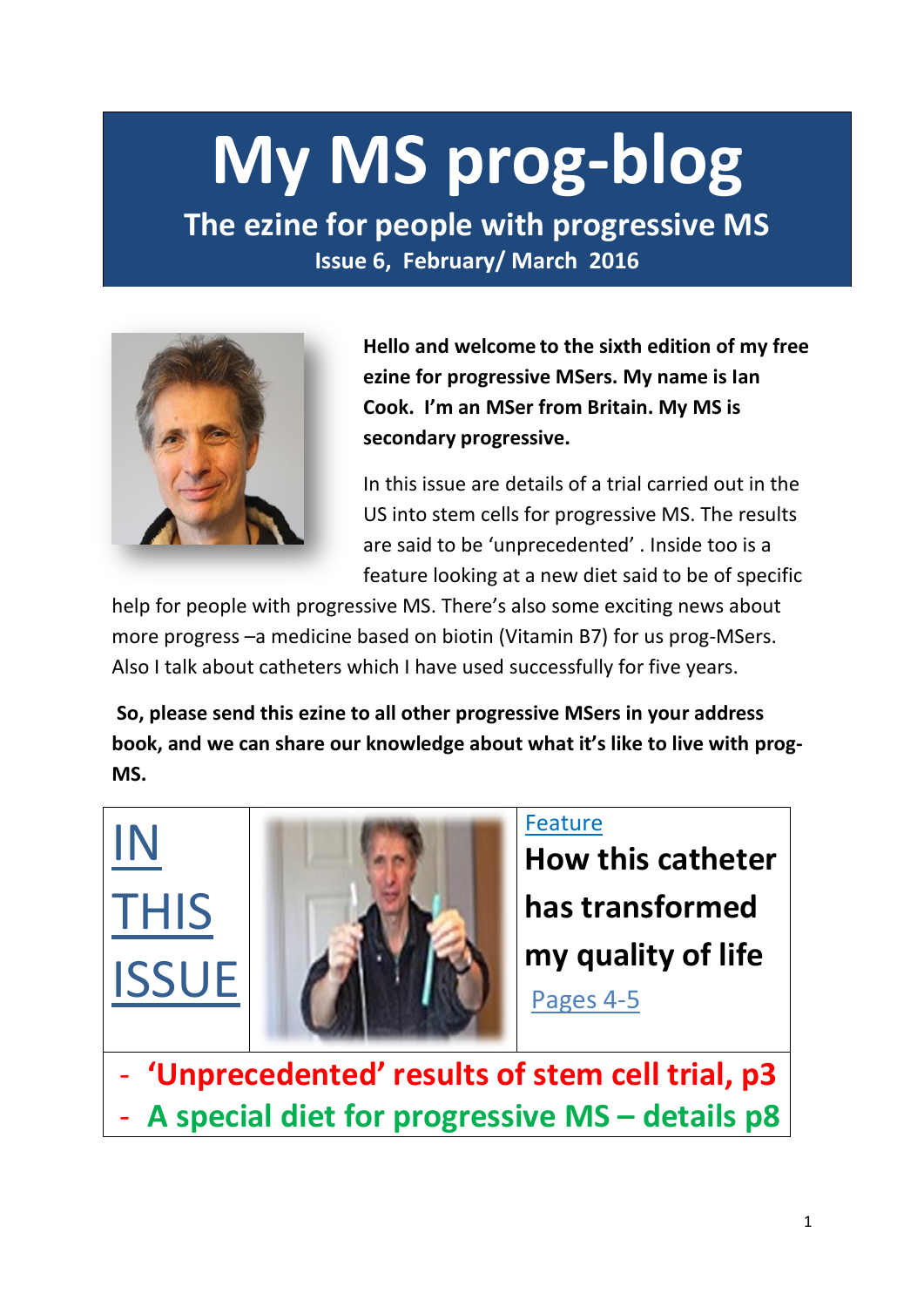## **New biotin (vitamin B7) drug to be aimed at both PPMS and SPMS patients**

**An experimental MS drug based on a highly concentrated form of biotin (vitamin B7) is to be targeted at patients with progressive MS, rather than those with relapsing remitting forms of the illness.**

This is the latest news from French pharmaceutical firm MedDay which has pioneered development of the new medication called MD1003 containing large doses of pharmaceutical grade biotin (vitamin B7).

The MedDay announcement follows release of trial results looking at the effects of MD1003 on MS patients with optic neuritis. The trial achieved statistically significant improvements in vision only in patients with progressive MS. It did not achieve statistical significance in relapsing remitting MS patients.

MedDay CEO Frédéric Sedel says that following the trial he believes the path forward for MD1003 is clear."MedDay will pursue the development and file MD1003 only in progressive forms of MS, where there is a particular need for a disease modifying therapy and no drug approved so far," he said.

The most probable explanation for the success of biotin in progressive MS is that it enables severely de-myelinated nerve cells to carry out energy metabolism at a hugely faster rate "turbo-charging" mitochondria – the energy powerhouse in nerve cells – and compensating for the cells' lack of myelin. The amount of biotin in MD1003 is 300mg a day or 10,000 times the RDA (recommended daily allowance). A demyelinated axon may use up to 5,000 times more energy than a fully myelinated axon.

Following the release of the latest trial results it is expected that MedDay will approach regulators in Europe and the US later this year with a view to seeking regulatory approval for the new drug in progressive MS by2017.

### *For details of sources for all news stories go to page 13*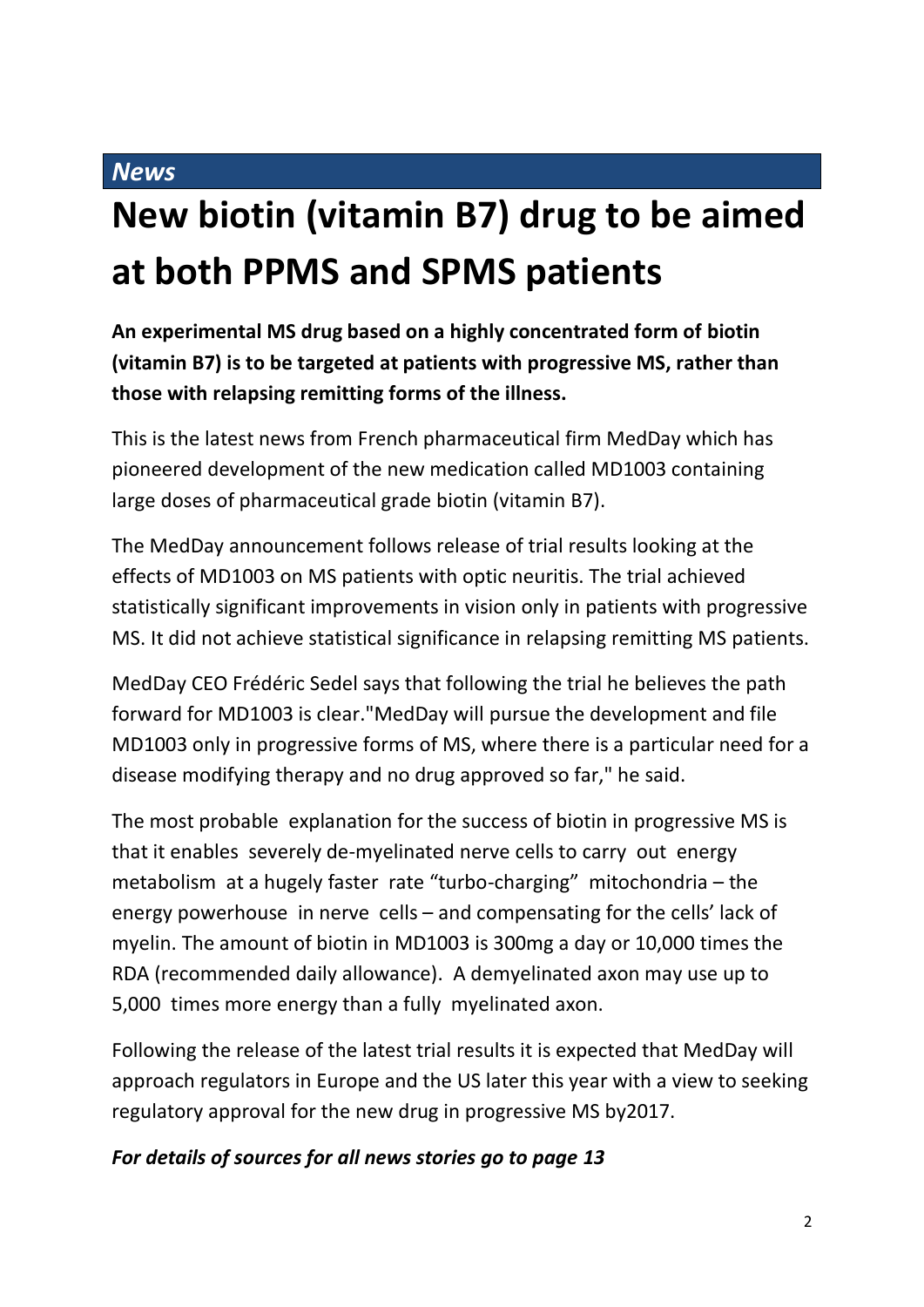### **'Unprecedented' results of phase 1 stem cell trial for prog-MS - phase 2 trial this Summer**

**"Unprecedented" results of a phase 1 stem cell trial for progressive MS will pave the way for a larger phase 2 trial to take place this Summer.** 

That is according to Dr. Saud A. Sadiq, Chief Research Scientist and study principal investigator at the Tisch MS Research Centre of New York where the phase 1 trial took place. "Our unprecedented Phase I results have propelled us into the next phase of research," he said. "The objective improvement experienced in bladder function, vision and walking speed in both secondary and primary progressive MS is remarkable, " he added.

It is believed the stem cell research at the Tisch centre differs from other MS stem cell trials both in terms of type of stem cells used (neural progenitor cells) and the route of administration (intrathecal – an injection in the spinal canal) it is also highly unusual in being tested on progressive MS. it is believed the new trial could start in the Summer with 40 US progressive MS patients.

### **Mouth stem cells could halt MS progression**

### **Stem cells taken from mouth tissue could halt MS progression according to research carried out in a mouse model of the illness**.

Researchers from the Italian University of Chieti-Pescara took gum and mouth tissue containing mesenchymal stem cells (MSCs) from mice and used these to grow a larger number of stem cells. They then induced MS in the mice and two weeks later injected the stem cells back into them.

With the new stem cells the mice had less demyelination in the spinal cord and brain after two months. There were also fewer sign of inflammation. This suggests a decrease in MS-like disease activity in the mice after treatment according to the researchers who say similar stem cell transplants might halt MS progression in humans.

### *For further details of all news stories go to page 13*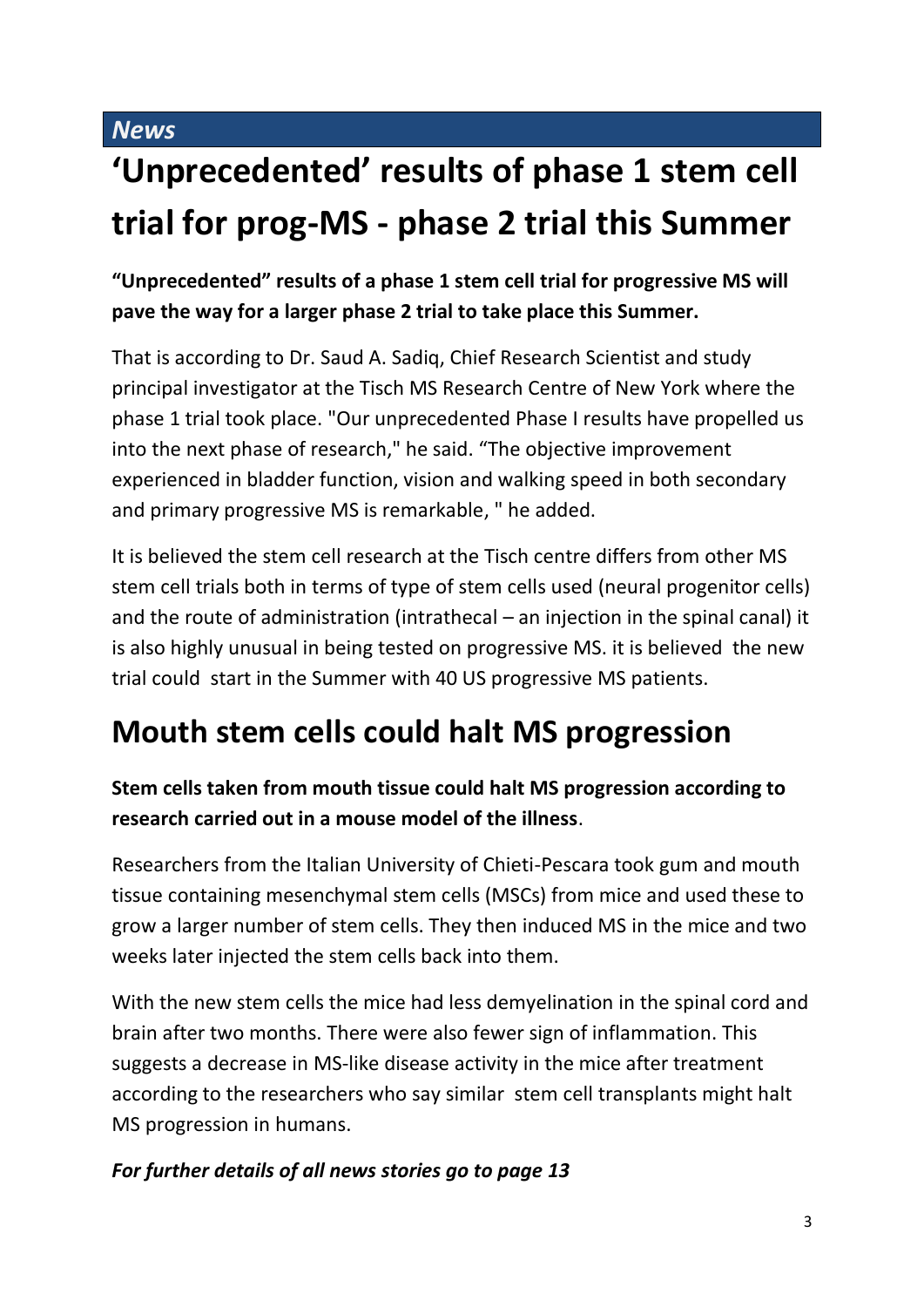### *Features self-catheterisation*



# **How these clever little catheters have really improved my quality of life**

**Five years ago I started to self-catheterise. At first the job was fiddly and occasionally painful. Yes, I always managed to empty my bladder but I found the whole process traumatic. It was draining - emotionally as well as physically**.

Then, a couple of years ago, I discovered the Speedicath Compact - a "telescopic" catheter and an amazing innovation from Coloplast. A telescopic catheter has two connected sections. When you take the telescopic catheter out of its container one section slides out of the other. This gives you a full length catheter of 12" from a container just over half this size. It is very clever, super discreet to carry around, easy to use and easy to dispose of. Using it has changed my life.

The first catheter I used was non- telescopic. It was a single piece of tubing about 16" long, cumbersome to use, and difficult to carry discreetly to the loo when outside the house. Disposing of such a long length of tubing after use in a public toilet was not a simple task either. There were never any bins big enough and I couldn't exactly flush it down the loo. Using it gave me another problem. The non-telescopic catheter was very floppy. It slipped and slid through my fingers when I was trying to push it through my urethra. There were other difficulties too. *Continued on page 5*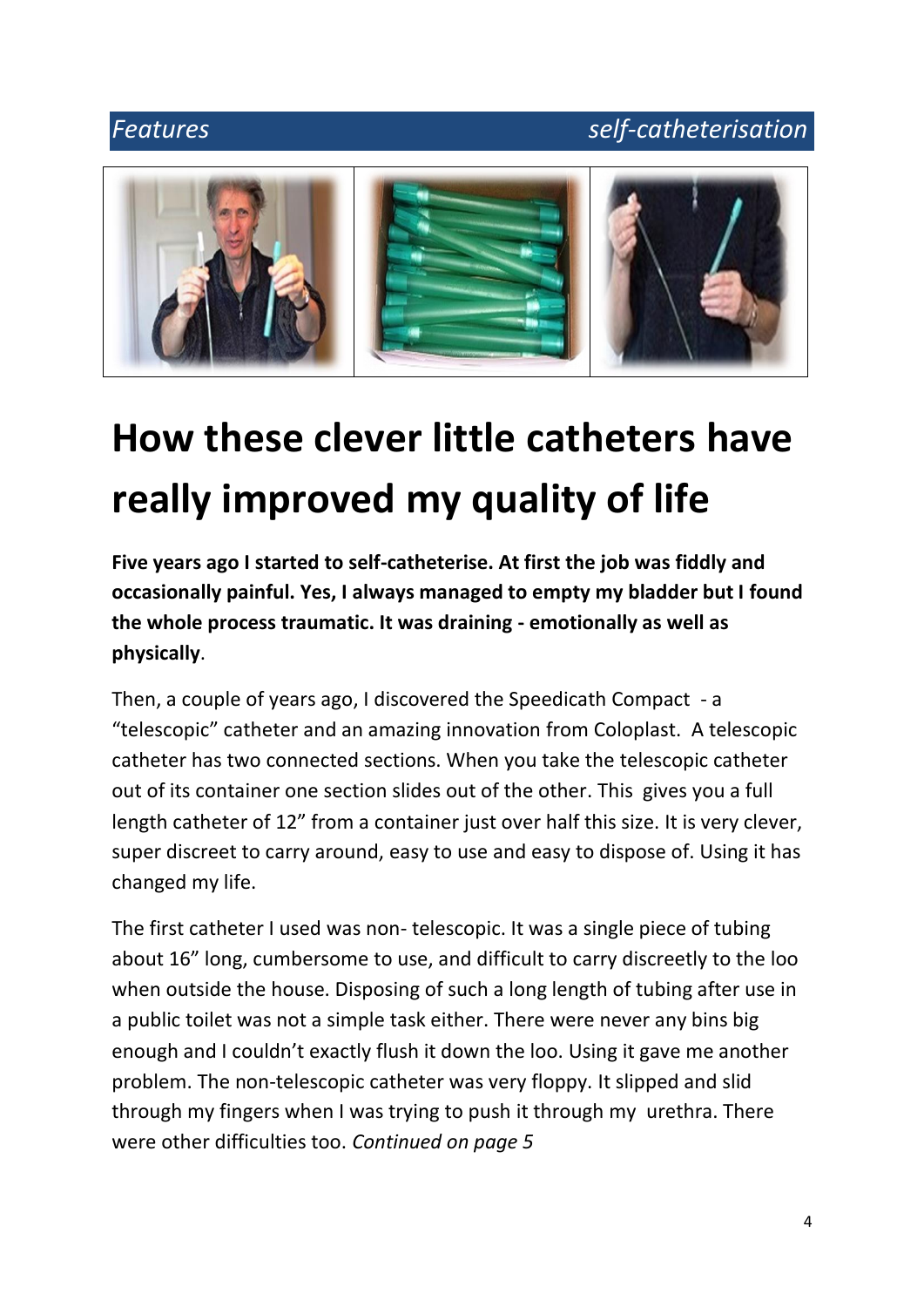### *Features self -catheterisation*



### *Continued from page 4*

I have been told men and women have different problems when it comes to self-catheterisation. The male urethra is longer than the female urethra (it is 8-9" long rather than 2-3") and not straight but curved with one very tight bend. There are sensitive spots for men –where the catheter goes round the urethra's 'S' bends and also where the urethra goes through the prostate gland. A catheter with a rigid section gives you greater control while you are manoeuvring the more flexible section through these delicate and tight areas.

I remember the day my continence nurse gave me the new telescopic Speedicath Compact Male. She handed me a 7" aqua marine coloured tube with a screw cap on one end (see left) . I unscrewed the cap and was a little surprised when I started to pull out a catheter which unfolded to nearly twice the length of its container- one half sliding out of the other half.

Since I first used the Speedicath Compact Male I have never looked back. I can now use my new catheter outside the home in places like café and pub toilets and even public lavatories.

The only negative point I can make is actually quite a trivial one. It can be slow to drain the bladder. The diameter of the inner of the

two inter-locking tubes appears to be slightly smaller than the catheter I used to use and consequently "flow rates" are slightly slower. A residual volume of 200 ml now takes over a minute to drain. That minor point taken into account I do think the Speedicath Compact is great to use – and even something of a design classic.

### *For details about the Speedicath Compact go to page 13*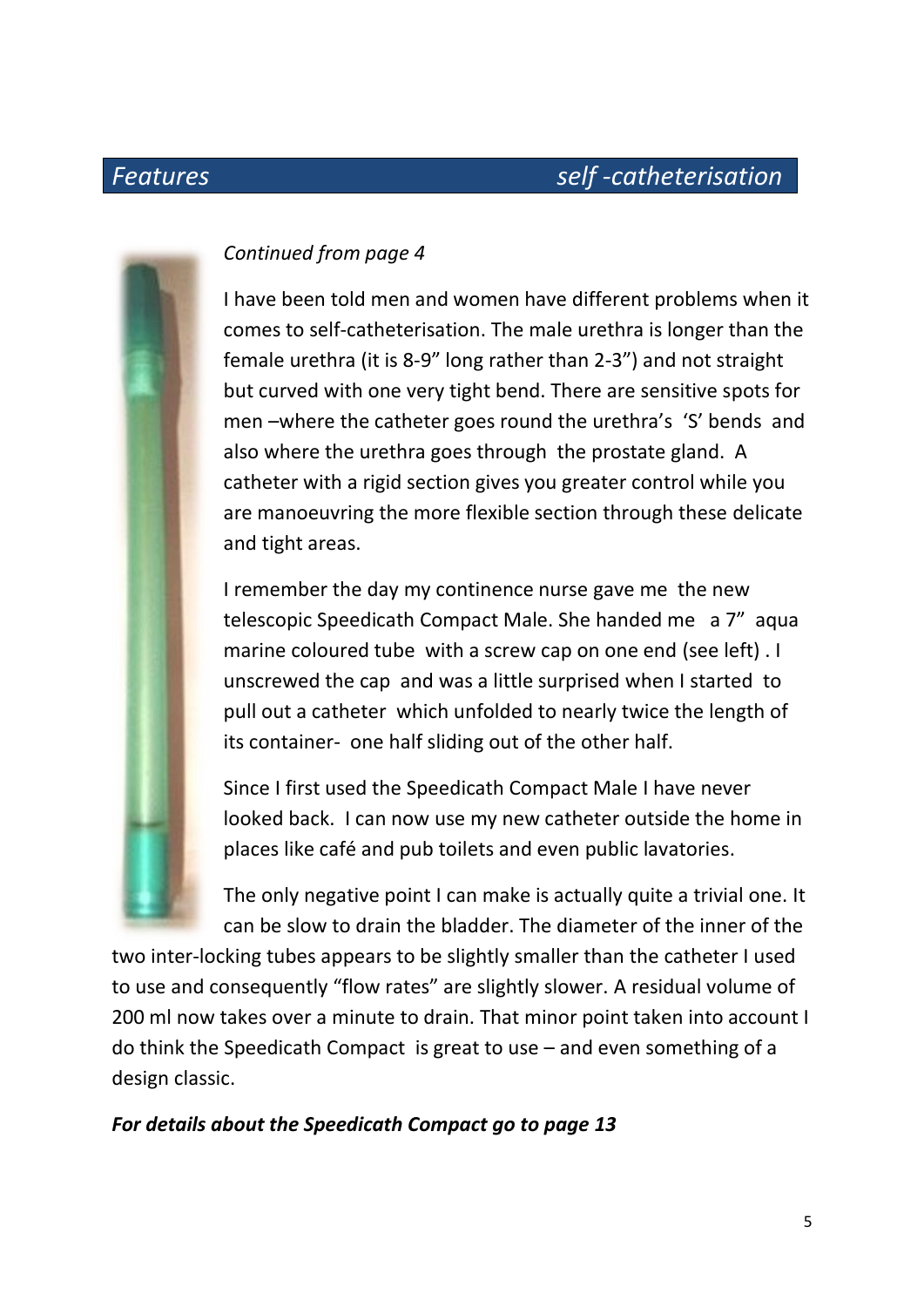### **New PPMS drug Ocrelizumab could be on the shelf as early as next year**

### **Ocrelizumab, a revolutionary new treatment for primary progressive MS, could be available in clinic as soon as 2017.**

In a press release the pharmaceutical company Roche said that it plans to file for approval to treat primary progressive MS in the next few months , which means the drug could be available for use as soon as 2017.

The announcement follows positive results in 2015 from three large clinical trials of Ocrelizumab. The drug is an injectable monoclonal antibody medication that targets B cells.

### **Old drug Rituximab could be new PPMS treatment**

### **A drug similar to Ocrelizumab, called Rituximab, could be used to treat primary progressive MS (PPMS) following new research carried out in Austria.**

In the research 56 MS patients -one fifth who had PPMS - were treated with Rituximab for nine months. Almost 80% of the 56 patients benefited at least partially from treatment. Rituximab is a chimeric (ie not fully humanised) monoclonal antibody already in use off-label to treat PPMS patients but its use is expected to decline when Ocrelizumab - a very similar but fully humanised monoclonal antibody - becomes available, probably next year.

Rituximab is an older drug thsn Ocrelizumab and was due to come off patent in 2015. A story printed on the website prnewswire says that an Indian generic drugs producer Hetero Healthcare has started to produce a bio-similar drug called Maball. It is not known whether Maball will be available outside India or what its price will be , but generic drugs are usually cheaper.

#### **For details of sources for all news stories go to page 13**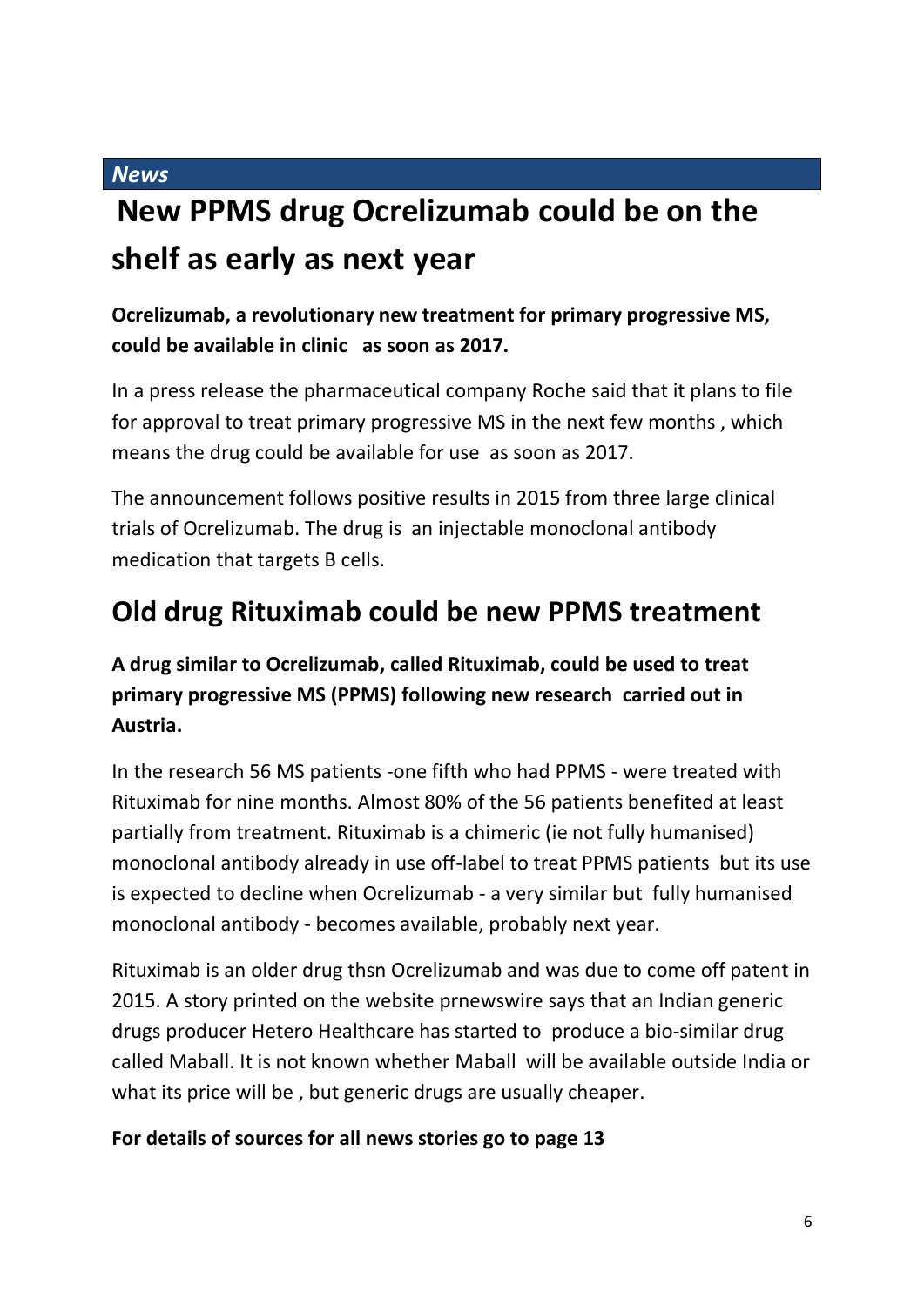## **New drug targets mitochondrial damage in experimental model of prog-MS**

**A new drug could combat progressive MS by stopping mitochondria – the cell's powerhouse – from swelling and shutting down as the disease progresses.**

In a paper published in the Journal of Biological Chemistry, a group of US scientists say there is increasing evidence that mitochondrial problems occur in MS and that this may cause the slow burning neuro-degenerative damage seen in progressive forms of the disease. The scientists say a new drug currently called JW47 significantly protected axons in an experimental autoimmune encephalomyelitis disease model of neurodegeneration.

According to the website MS research blogspot, produced by the Barts and The London Neuroimmunology Group in London, several potent neuro-protective compounds such as JW47 are currently being developed in the UK .

### **MS neuro-protective treatment works in lab tests**

**An experimental new MS treatment being developed by Canadian researchers has successfully reduced neurodegeneration and disease progression in human cells as well as in a mouse model of the illness.** 

Researchers from the University of Alberta discovered that an enzyme granzyme B - attacks the human body in MS, destroying nerve cells. They also discovered a substance which inhibits the enzyme called serpina3n and which was found to be neuro-protective in animal tests.

The research team is now planning experiments using a human version of serpina3n to investigate its effects in MS patients. Senior study author Dr Fabrizio Giuliani said: "If we can induce neuroprotection there is a good possibility we can decrease the rate of disability associated with inflammation in the brain.." *For further details on all new stories go to pages 13-15*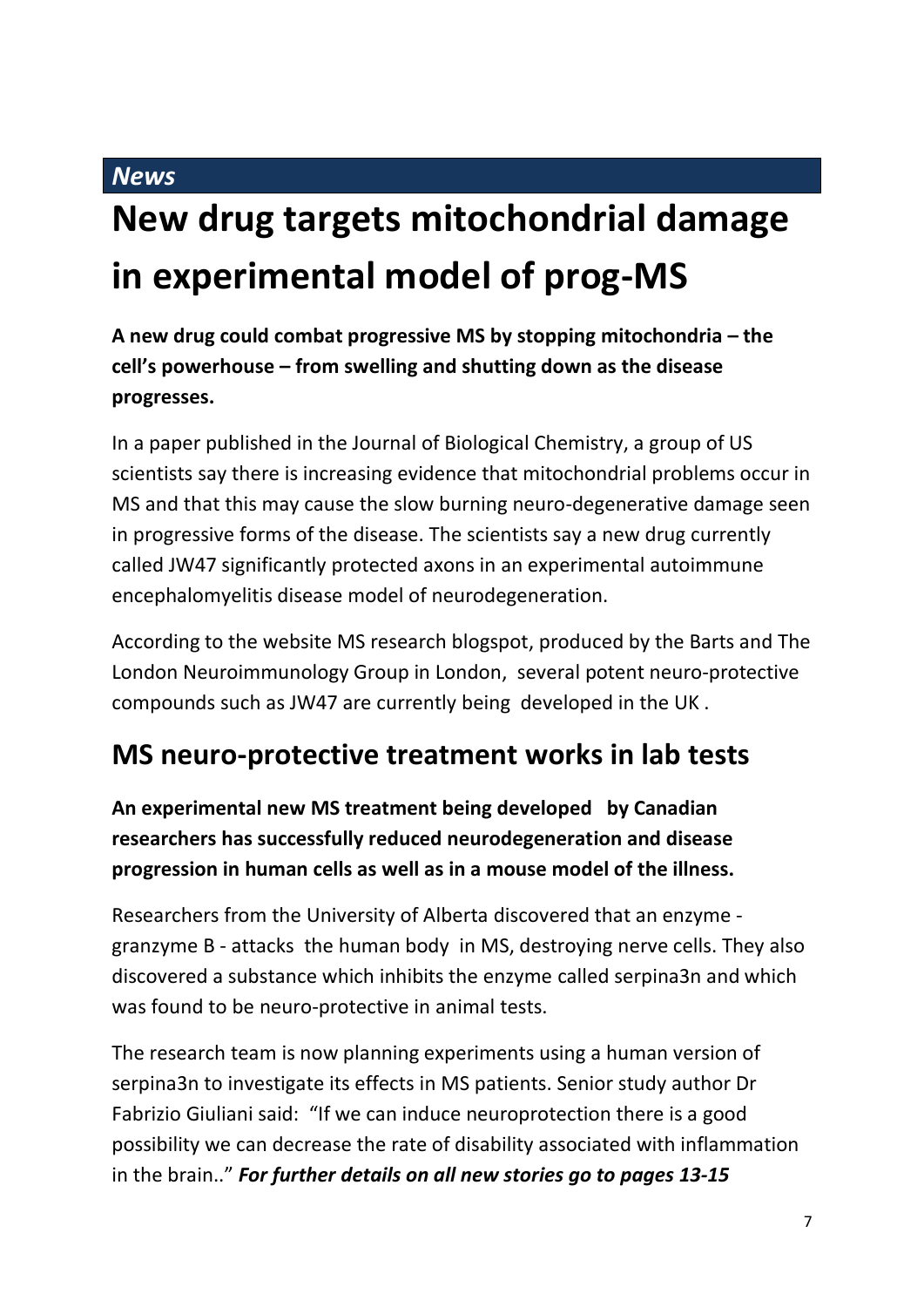### **Can the 'Ketogenic' diet really help prog-MS?**

Multiple Sclerosis International Volume 2015 (2015), Article ID 681289, 9 pages http://dx.doi.org/10.1155/2015/681289

**Review Article** The Therapeutic Potential of the Ketogenic Diet in Treating Progressive Multiple **Sclerosis** 

Mithu Storoni and Gordon T. Plant

**If you think you've heard the last of diets and MS then think again. First there was the Swank diet, then the McDougall diet, then the Greer diet, and latterly the Best Bet diet. Now there's another new diet as you can see from the cutting above.**

Yes, this one is called the ketogenic diet, and what makes the ketogenic diet particularly interesting is that it is said to be helpful specifically for people with progressive MS. It has "therapeutic potential" (See cutting above).

The ketogenic or "keto" diet is basically a low-carb/ high fat/ high protein diet and the difference between a keto diet and an ordinary diet is all down to the way the body converts food into energy. In an ordinary diet the body uses glucose (a form of sugar) made from carbohydrates (in foods like bread or pasta) for energy. On a keto diet your body uses not carbs but fats for energy.

The basic metabolic process for the keto diet goes as follows: the liver converts the diet's high fat content into fatty acids and ketone bodies. These ketone bodies then pass into the brain and replace glucose as an energy source. And the reason why the keto diet might be good for progressive MS is that there is emerging evidence that ketones might be neuroprotective and might improve mitochondrial function. *Continued on page 9*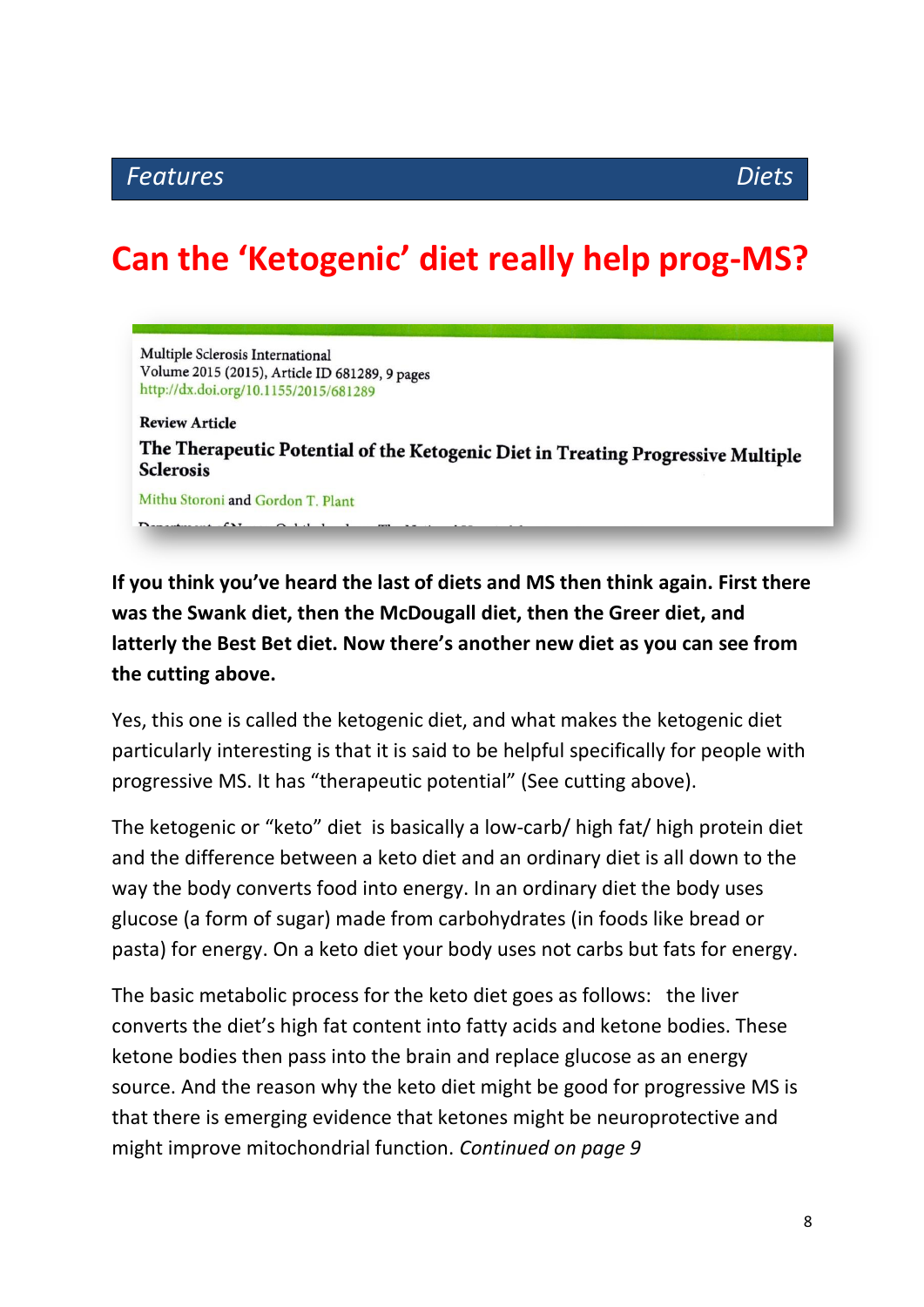### *Continued from page 8*

If you have read this blog before you will know there is a growing view that MS is as much a neuro-degenerative as an inflammatory disease, and that this neurodegeneration is what causes progression. One of the drivers of this process is the death of mitochondria – the energy producing part of cells.

Last year the academic paper just mentioned was published. It's titled: "The Therapeutic Potential of the Ketogenic Diet in Treating Progressive Multiple Sclerosis." In the paper Mithu Storoni and Gordon T. Plant set out their views on how the ketogenic diet could improve mitochondrial function. A lot of evidence iss produced to back up their claims that the ketogenic diet could treat the neurodegenerative component of prog-MS . *See the clickable link to the paper on page 14.*

Perhaps the best reason for thinking that there might be something in this ketogenic diet /neuroprotection theory is that the Keto diet is actually recommended as an option for treating another neurological condition – epilepsy or certain types of it. For some people with epilepsy, there is a view that a ketone-producing diet helps to prevent seizures and this is well documented in medicine. A keto diet really does seem to protect the brain.

So am I going to take up a ketogenic diet? Erm possibly. For the time being I am urgently doing research. There are lots of books out there on the ketogenic diet and recently I bought a keto cookbook and started reading the recipes. The cookbook appears to deliver the diet's high fat content through lots of meat and dairy products. It sounds tasty but I am confused because I thought fats and dairy were the sorts of things that MSers shouldn't eat too much of. So are all keto diets the same? Is there an MS-keto diet?

Yes, I am confused but I am also interested in this new theory. I just wish I had more answers but at least the keto diet is forcing me to ask some interesting questions. And so I agree very strongly with the two authors Storoni and Plant when they conclude: "the ketogenic diet deserves further investigation." **More** *information and sources on pages 13-15.*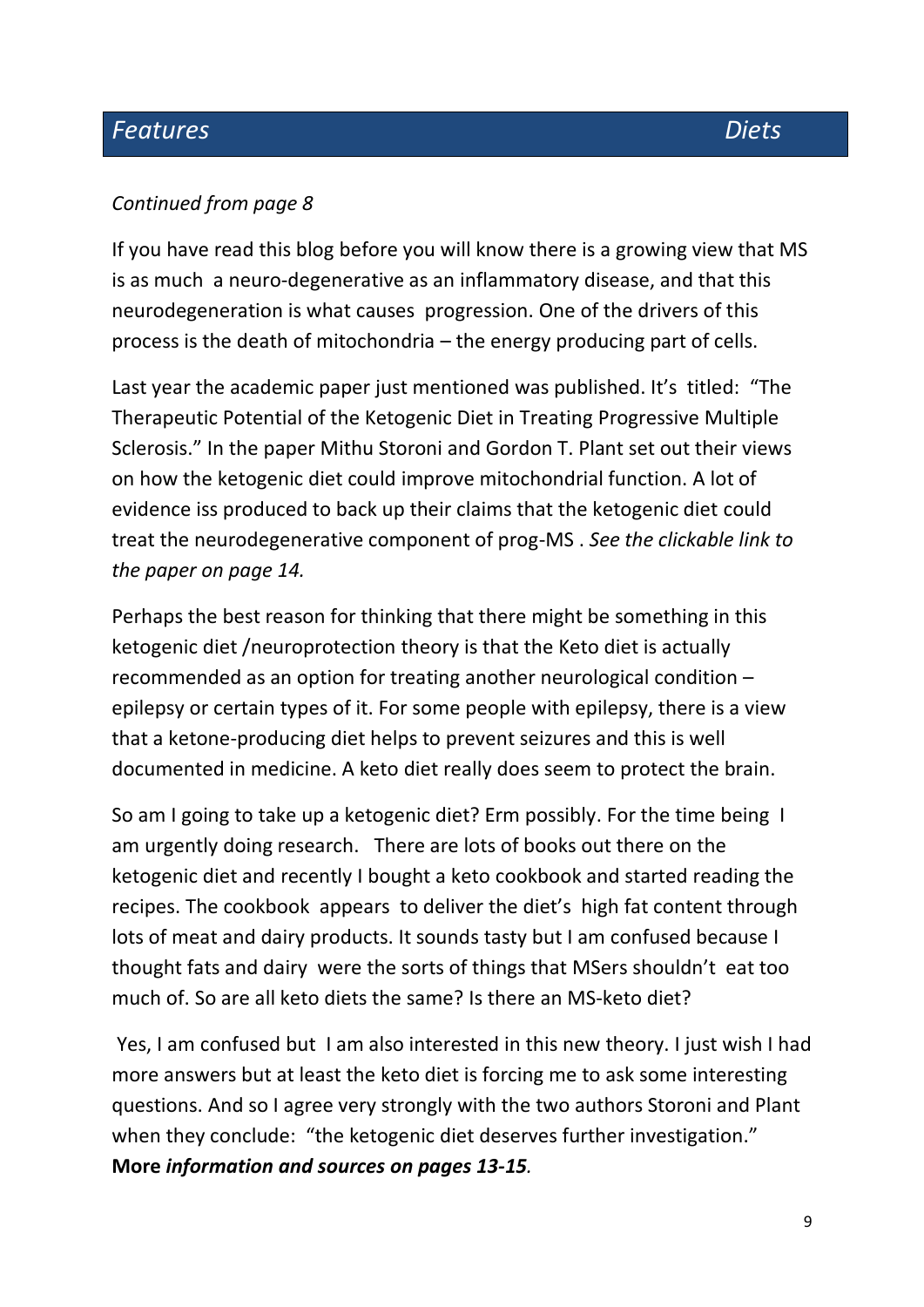### **We must accept that PPMS and SPMS are the same disease, says top expert**

**Primary progressive and secondary progressive MS are the same disease, and dealing with the artificial separation between the two is the biggest current challenge in MS, says a top MS expert.**

Professor Gavin Giovannoni, professor of neurology at Barts and the London, says there is overwhelming evidence for treating the two progressive forms of MS as the same disease. "MRI studies demonstrate that lesions on MRI in MSers with relapse-onset or PPMS are identical. The pathology and genetics of the two subtypes are the same," he said.

Prof. Giovannoni also says that once the "one disease proposition" is accepted drugs regulators will be more likely to allow drugs like ocrelizumab to be used by secondary progressive MS patients rather than just those with primary progressive MS as at present. "This is not a trivial issue and will affect how we manage MS and develop drugs for progressive MS going forward."

### **Protein may stop re-myelination in prog-MS**

**A "signalling protein" that helps cells talk to each other increases as MS progresses and this increase may stop re-myelination taking place, researchers believe.** 

The signalling protein called lipocalin2 (LCN2) is often found alongside another protein called neurofilament light which has been linked to neuronal injury in axons and is also present in motor neurone disease, say the researchers from the Karolinska Institute in Stockholm, Sweden led by Faiez Al Nimer MD PhD.

The Swedish researchers also found that progressive MS patients treated with Tysabri had an average 13 % reduced level of LCN2 suggesting Tysabri may after all have value as a progressive MS treatment, in spite of the recent Ascend trial.

### *For further details of all news stories go to page 13*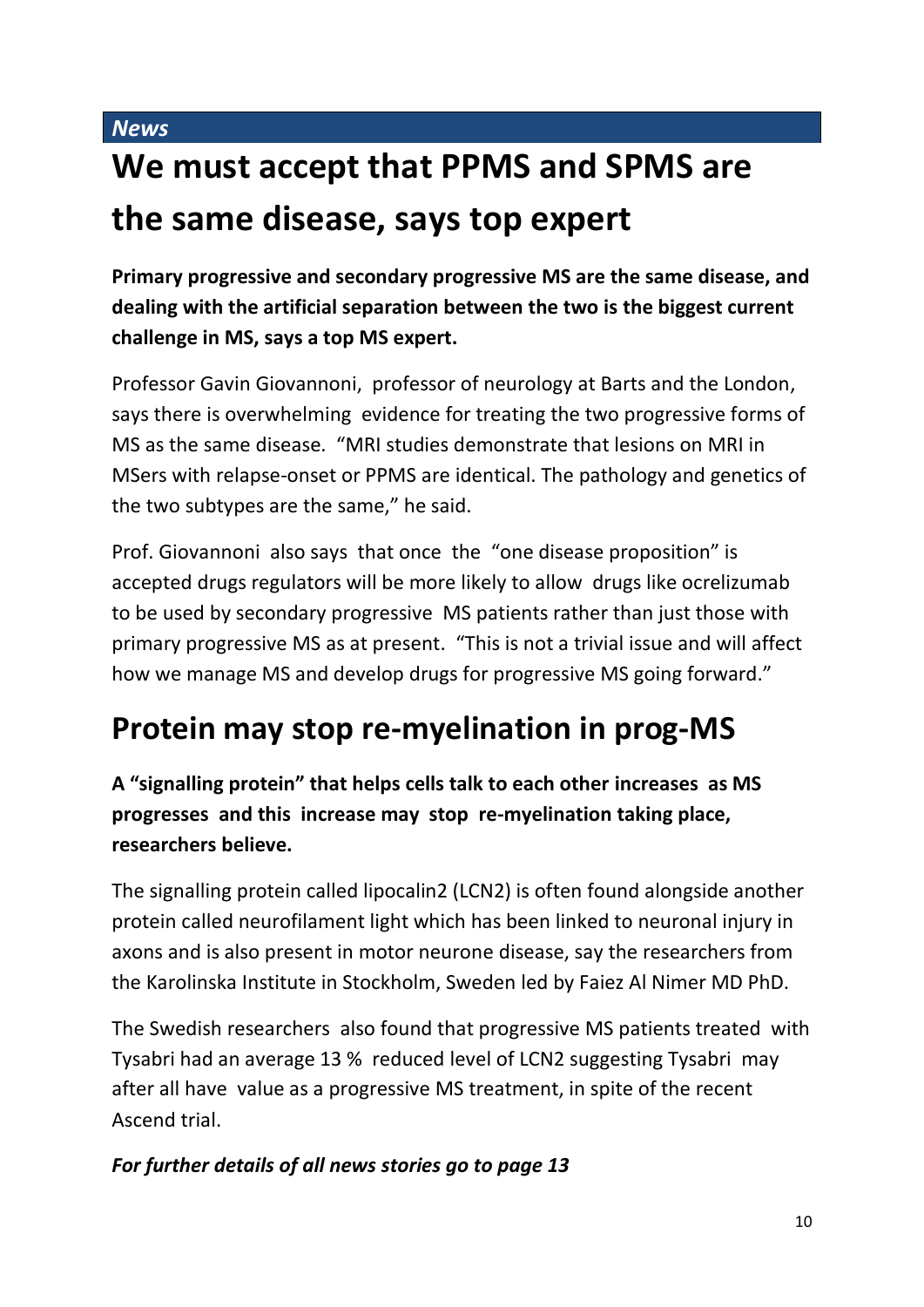## **New drug shows 'substantial promise' in encouraging re-myelination in MS**

**A biotech company based in the US has been given a grant of \$680,000 by the US government's National Institutes of Health to assess the potential of a new therapeutic approach to re-myelination in MS.**

Novoron Bioscience Inc is developing a new drug called NOVO-117 which aims to overcome the specific problems of re-myelination in MS. This problem is based on the apparent inability of Oligodendrocyte Precursor Cells to produce new myelin, believed to be due to the unwanted activation of a molecule called RhoA.

NOVO-117, targets RhoA by acting on a previously unknown mediator of RhoA activation — LRP1 (low density lipoprotein-related protein 1). Dr. Travis Stiles, president and CEO of Novoron Bioscience said the new approach showed substantial promise in promoting remyelination.

### **Mixed results for AIDS drug trial in MS** -

### **The trial of an AIDS drug to treat MS has failed to meet its primary outcome measure in a small clinical trial, organisers have said.**

However, trial organisers also said there was some "interesting biomarker data" to come out of the trial of the drug Raltegravir. This data will be presented at an academic meeting later in 2016.

Trial organisers have said they are not giving up exploring the idea that a virus is involved in MS. In a statement they said "We plan to focus our attention this year on EBV (Epstein Barr Virus) as the trigger and driver of MS disease activity." To pursue this goal a small crowdfunding campaign has been launched. This will raise money to test whether an old generic antiviral drug – famcyclovir - is capable of suppressing EBV infection in MS. Famcylovir has been shown to reduce the activity of the Epstein-Barr virus.

### *For further details of all news stories go to page 13*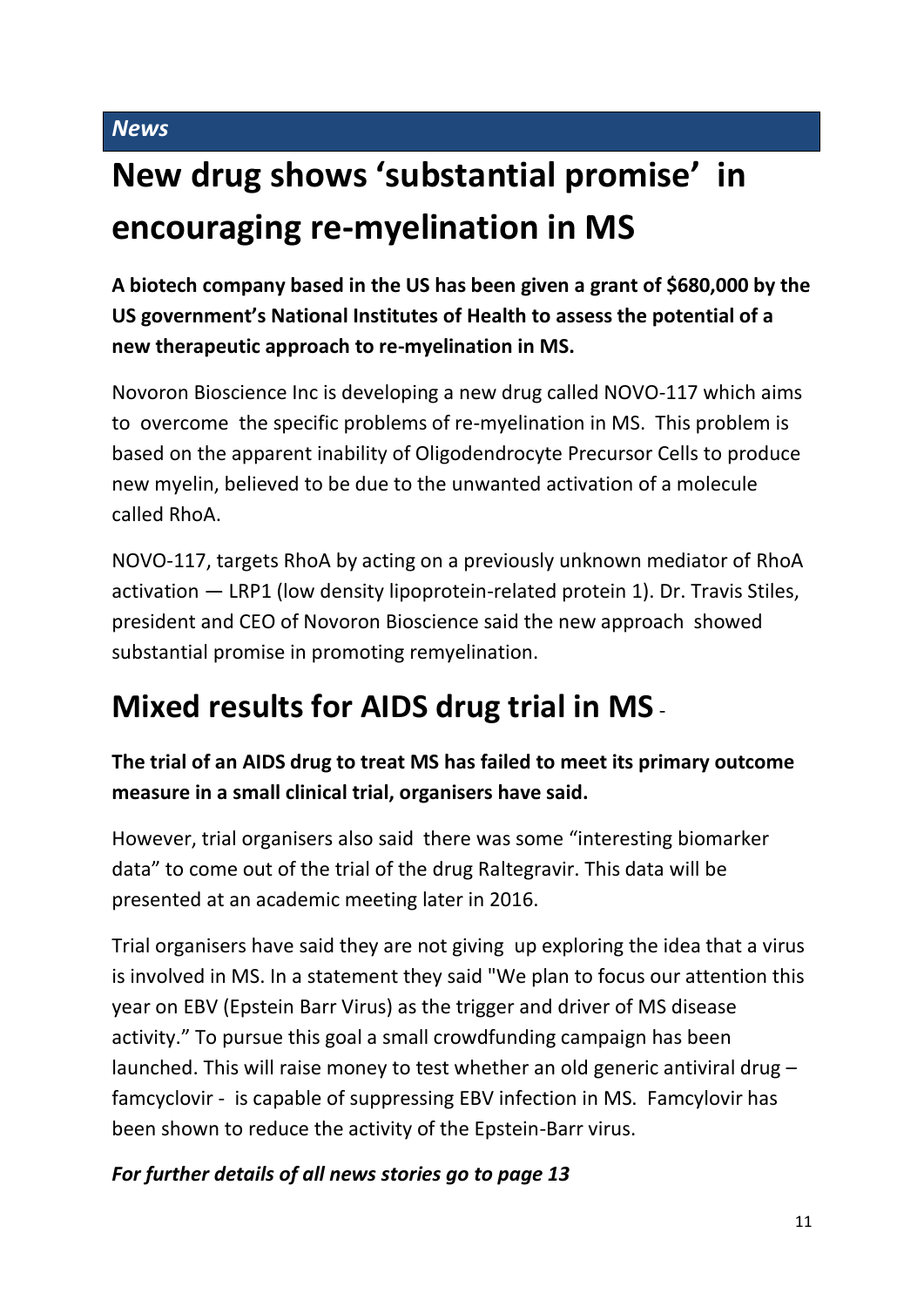#### *Noticeboard*



## **Please help me to develop this ezine/ blog**

I am a journalist who loves writing news and features. And having had progressive MS for ten years I have lots to write about.

The aim of this site is to provide news and information for all people with progressive MS.

As well as telling my stories I want to feature other people with progressive MS, print other stories, air other views, hints and suggestions. I would also like to start a website on which the ezine could be housed. So, anyone with good stories for the site, good IT skills – web building ones – are welcome too. Email me for details of all these possibilities at *iancookjournalist@yahoo.co.uk* 

Finally, please send this ezine to all other progressive MSers in your address book so we can raise our profile and lobby for a better life.

**If you want to get regular copies of this "ezine" directly then email me at [iancookjournalist@yahoo.co.uk](mailto:iancookjournalist@yahoo.co.uk) and they will be delivered directly to you.**

**IN THE NEXT ISSUE (April-May 2016)** UTI infections, antibiotics, and an operation - my neurogenic bladder

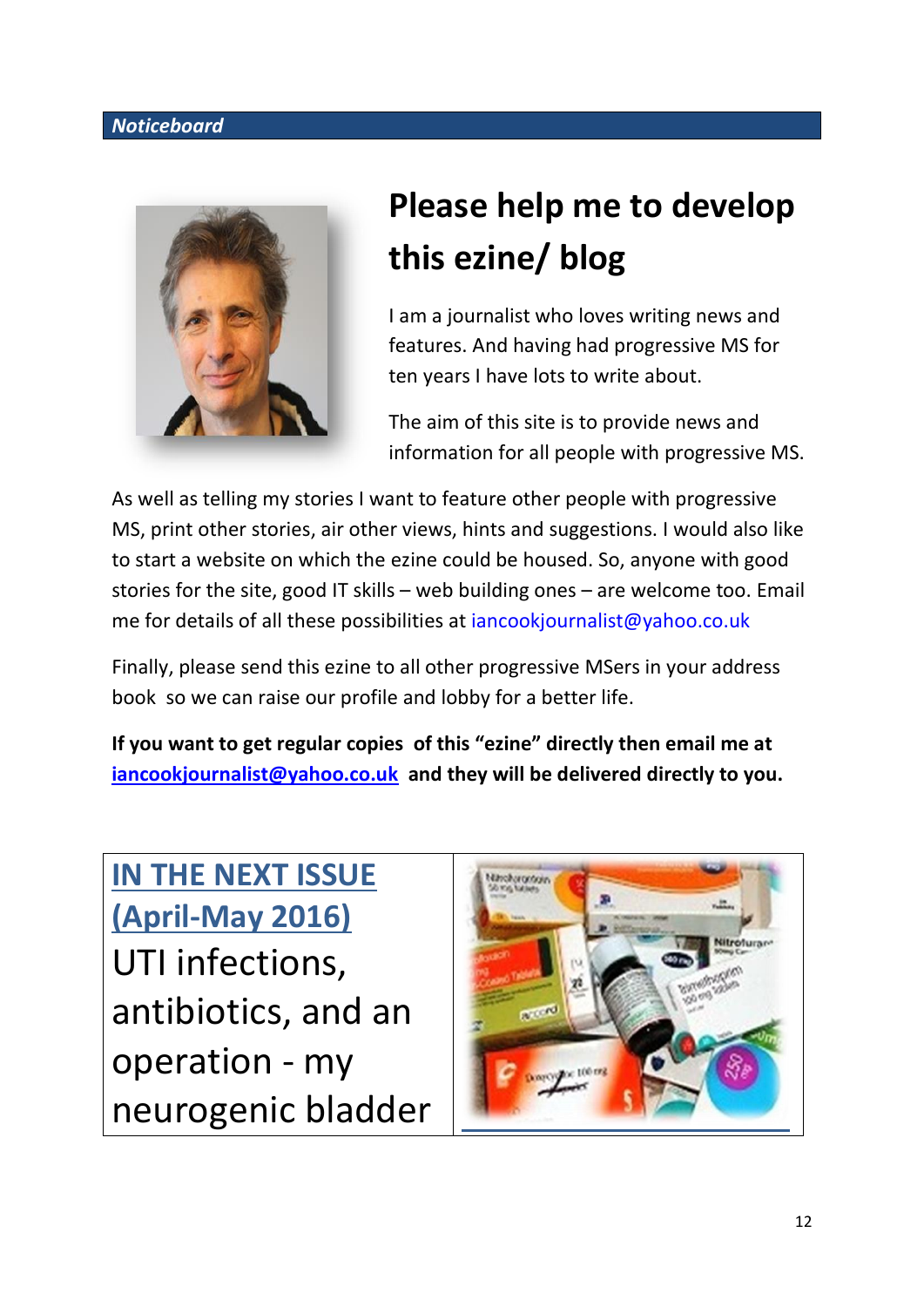#### *References contact details etc*

#### **Page 2**

#### **Biotin story**

Source: http://www.medday-pharma.com/news-and-events/meddayprovides-update-on-ms-on-study-of-md-1003/

### **Page 3**

### **Tisch Clinic story**

### <http://tischms.org/>

### **Mouth stem cells story**

Source; http://multiplesclerosisnewstoday.com/2016/01/13/ms-progressionhalted-using-stem-cells-derived-gum-tissue/

### **pages 4-5 Feature on self catheterisation**

for details about Speedicath Compact for men and women including how to get free samples go to [http://www.coloplast.co.uk/Global/Continence/Catheter](http://www.coloplast.co.uk/Global/Continence/Catheter-samples/?gclid=Cj0KEQiAoby1BRDA-fPXtITt3f0BEiQAPCkqQZJOzHT8Ya-4RElT_a8H-pyubSHXiT47tAN9Oi-p_QYaAnou8P8HAQ&gclsrc=aw.ds)[samples/?gclid=Cj0KEQiAoby1BRDA-fPXtITt3f0BEiQAPCkqQZJOzHT8Ya-](http://www.coloplast.co.uk/Global/Continence/Catheter-samples/?gclid=Cj0KEQiAoby1BRDA-fPXtITt3f0BEiQAPCkqQZJOzHT8Ya-4RElT_a8H-pyubSHXiT47tAN9Oi-p_QYaAnou8P8HAQ&gclsrc=aw.ds)[4RElT\\_a8H-pyubSHXiT47tAN9Oi-p\\_QYaAnou8P8HAQ&gclsrc=aw.ds](http://www.coloplast.co.uk/Global/Continence/Catheter-samples/?gclid=Cj0KEQiAoby1BRDA-fPXtITt3f0BEiQAPCkqQZJOzHT8Ya-4RElT_a8H-pyubSHXiT47tAN9Oi-p_QYaAnou8P8HAQ&gclsrc=aw.ds)

### **page 6 Ocrelizumab story**

<http://www.roche.com/media/store/releases/med-cor-2015-09-28b.htm>

#### **page 6 Rituximab story**

[http://www.medpagetoday.com/clinical](http://www.medpagetoday.com/clinical-context/MultipleSclerosis/54926?xid=nl_mpt_DHE_2015-12-01&eun=g507668d0r)[context/MultipleSclerosis/54926?xid=nl\\_mpt\\_DHE\\_2015-12-](http://www.medpagetoday.com/clinical-context/MultipleSclerosis/54926?xid=nl_mpt_DHE_2015-12-01&eun=g507668d0r) [01&eun=g507668d0r](http://www.medpagetoday.com/clinical-context/MultipleSclerosis/54926?xid=nl_mpt_DHE_2015-12-01&eun=g507668d0r)

[http://www.prnewswire.com/news-releases/hetero-announces-the-launch-of](http://www.prnewswire.com/news-releases/hetero-announces-the-launch-of-biosimilar-rituximab-maball-in-india-520727741.html)[biosimilar-rituximab-maball-in-india-520727741.html](http://www.prnewswire.com/news-releases/hetero-announces-the-launch-of-biosimilar-rituximab-maball-in-india-520727741.html)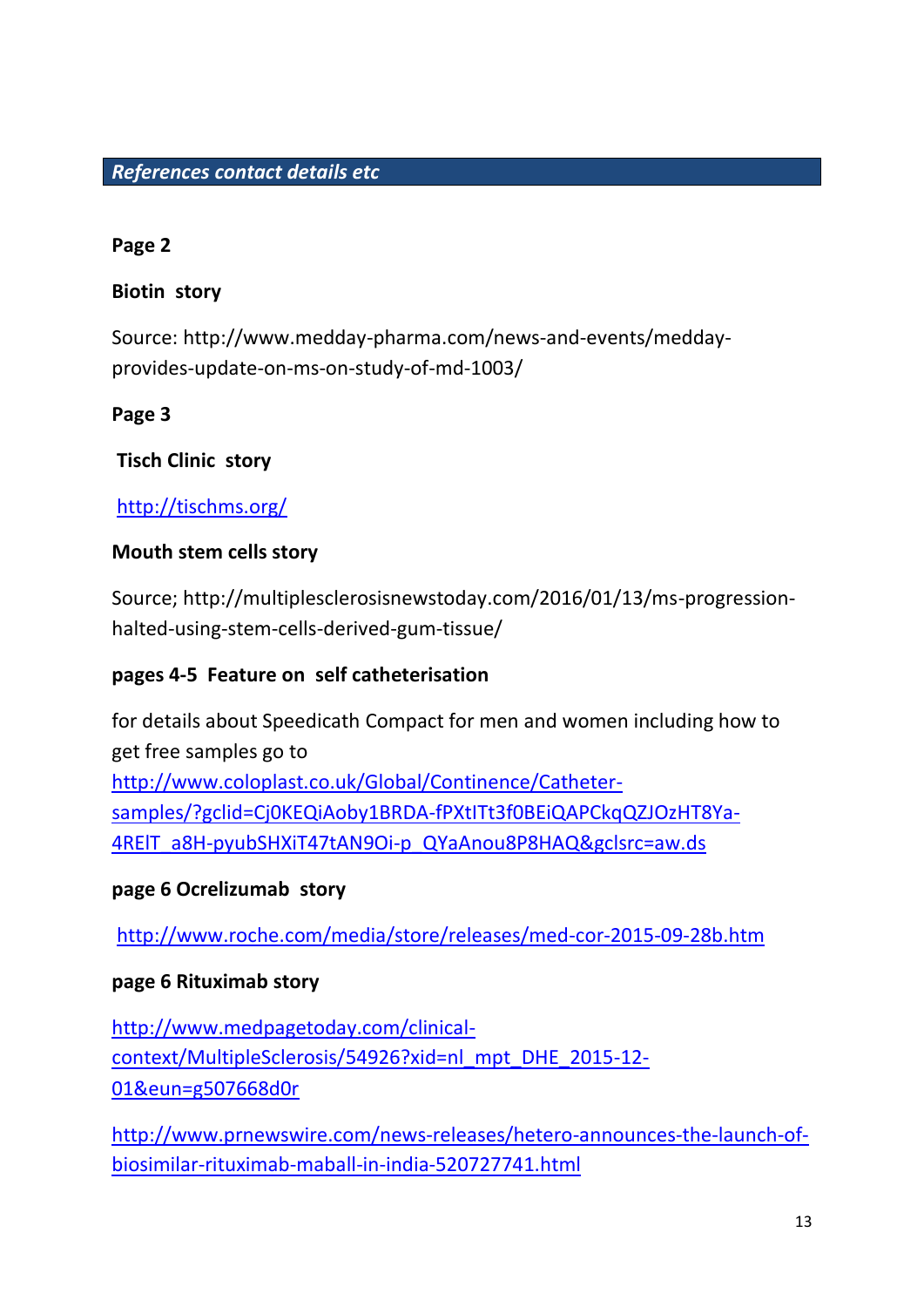### **page 7 Mitochondria story**

Warne J, Pryce G, Hill J, Shi X, Lennerås F, Puentes F, Kip M, Hilditch L, Walker P, Simone MI, Chan AW, Towers GJ, Coker A, Duchen MR, Szabadkai G, Baker D, Selwood DL.Selective inhibition of the mitochondrial permeability transition pore protects against neuro-degeneration in experimental multiple sclerosis.J Biol Chem. 2015. pii: jbc.M115.700385. [Epub ahead of print]

### **P7 neuro-protective treatment story**

Source: http://multiplesclerosisnewstoday.com/2015/12/08/ms-therapy-aimsslow-brain-inflammation-fewer-sideeffects/?utm\_source=Multiple+Sclerosis&utm\_campaign=ae9380f83e-RSS\_WEEKLY\_EMAIL\_CAMPAIGN&utm\_medium=email&utm\_term=0\_b5fb7a3 dae-ae9380f83e-71290133

### **page 8+9 Feature on ketogenic diets**

Multiple Sclerosis International Volume 2015 (2015), Article ID 681289, 9 pageshttp://dx.doi.org/10.1155/2015/681289 The Therapeutic Potential of the Ketogenic Diet in Treating Progressive Multiple SclerosisMithu Storoni and Gordon T. Plant

http://www.hindawi.com/journals/msi/2015/681289/

### **page 10**

### **SPMS and PPMS – same disease**

[http://multiple-sclerosis-research.blogspot.com/2016/01/researchspeak-new](http://multiple-sclerosis-research.blogspot.com/2016/01/researchspeak-new-year-prediction.html)[year-prediction.html](http://multiple-sclerosis-research.blogspot.com/2016/01/researchspeak-new-year-prediction.html)

### **Protein story**

http://www.ms-uk.org/jan31

**Page 11**

**Novoron Bioscience story** 

<http://www.novoron.com/company-news/>

**Raltegravir story**